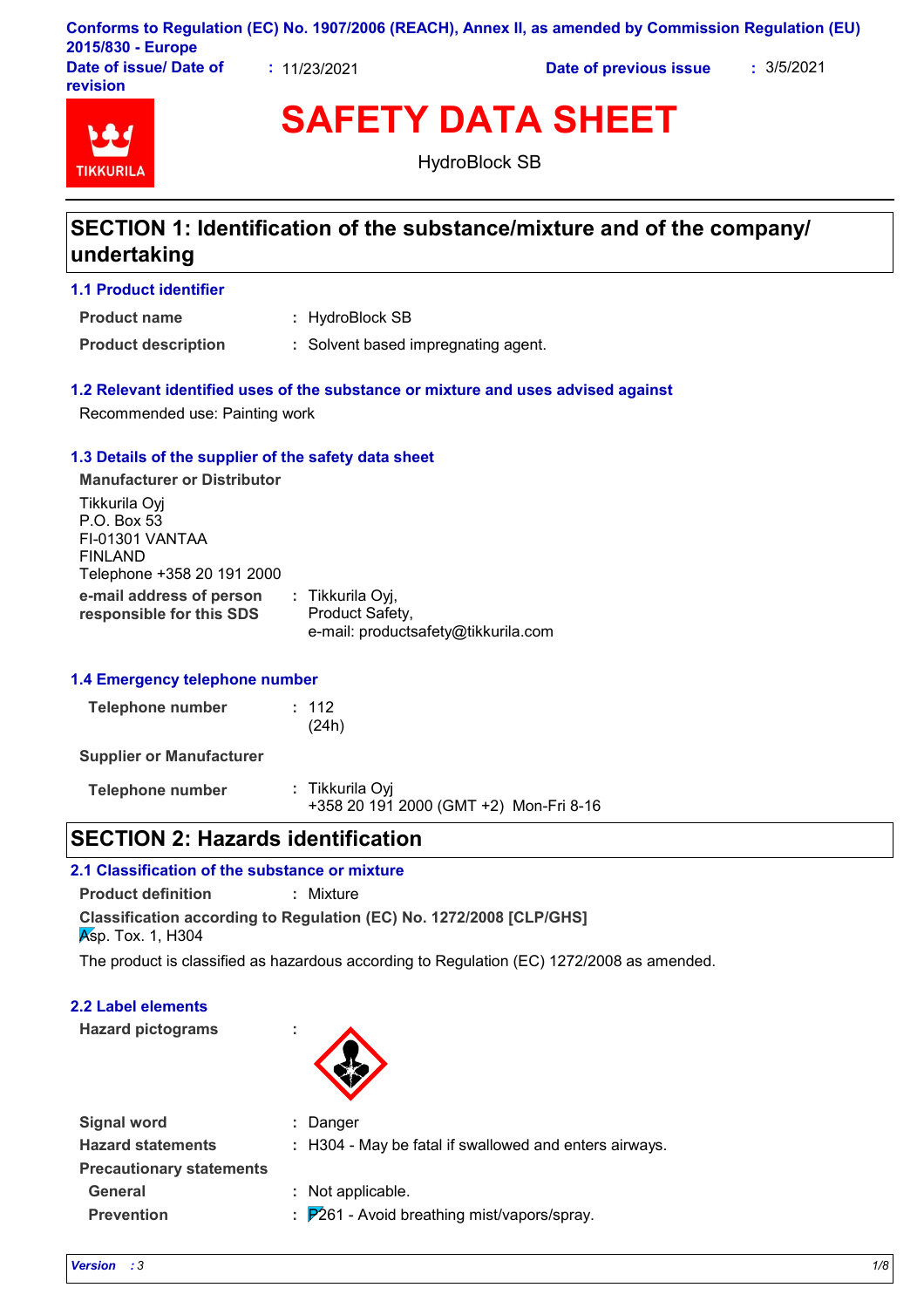| Date of issue/Date of revision        | 23.11.2021 Date of previous issue<br><b>HydroBlock SB</b><br>05.03.2021.                                      |
|---------------------------------------|---------------------------------------------------------------------------------------------------------------|
| <b>Response</b>                       | : P301 + P310, P331 - IF SWALLOWED: Immediately call a POISON CENTER or<br>physician. Do NOT induce vomiting. |
| <b>Storage</b>                        | : Not applicable.                                                                                             |
| <b>Disposal</b>                       | : Not applicable.                                                                                             |
| <b>Hazardous ingredients</b>          | : hydrocarbons, C10-C13, n-alkanes, isoalkanes, cyclics, < 2% aromatics                                       |
| <b>Supplemental label</b><br>elements | : Not applicable.                                                                                             |

## **2.3 Other hazards**

**Other hazards which do : not result in classification** : None known.

# **SECTION 3: Composition/information on ingredients**

|                                                                                        |                                                              |        | <b>Classification</b>                                                      |              |
|----------------------------------------------------------------------------------------|--------------------------------------------------------------|--------|----------------------------------------------------------------------------|--------------|
| <b>Product/ingredient</b><br>name                                                      | <b>Identifiers</b>                                           | $\%$   | <b>Regulation (EC) No.</b><br>1272/2008 [CLP]                              | <b>Notes</b> |
| $\frac{by}{dy}$ drocarbons, C10-C13, n-alkanes,<br>isoalkanes, cyclics, < 2% aromatics | REACH #: 01-2119457273-39<br>EC: 918-481-9                   | ≥ $90$ | Asp. Tox. 1, H304<br>EUH066                                                |              |
| dioctyltin dilaurate                                                                   | REACH #: 01-2119979527-19<br>EC: 222-883-3<br>CAS: 3648-18-8 | < 0.3  | Repr. 1B, H360D<br>STOT RE 1, H372 (immune<br>system)                      |              |
|                                                                                        |                                                              |        | See Section 16 for the full<br>text of the H statements<br>declared above. |              |

There are no additional ingredients present which, within the current knowledge of the supplier, are classified and contribute to the classification of the substance and hence require reporting in this section.

There are no additional ingredients present which, within the current knowledge of the supplier and in the concentrations applicable, are classified as hazardous to health or the environment, are PBTs or vPvBs or have been assigned a workplace exposure limit and hence require reporting in this section.

Occupational exposure limits, if available, are listed in Section 8.

Notes, if applicable, refer to Notes given in Annex VI of 1272/2008/EC.

# **SECTION 4: First aid measures**

## **4.1 Description of first aid measures**

| General             | : In all cases of doubt, or when symptoms persist, seek medical attention. Show this<br>safety data sheet or label to the doctor if possible.                                                                                                                                                                               |
|---------------------|-----------------------------------------------------------------------------------------------------------------------------------------------------------------------------------------------------------------------------------------------------------------------------------------------------------------------------|
| Eye contact         | : Check for and remove any contact lenses. Immediately flush eyes with plenty of<br>lukewarm water, keeping eyelids open. Continue to rinse for at least 15 minutes.                                                                                                                                                        |
| <b>Inhalation</b>   | : Remove to fresh air.                                                                                                                                                                                                                                                                                                      |
| <b>Skin contact</b> | : Wash skin thoroughly with soap and water or use recognized skin cleanser. Do<br>NOT use solvents or thinners.                                                                                                                                                                                                             |
| Ingestion           | : Aspiration hazard if swallowed. Can enter lungs and cause damage. If accidentally<br>swallowed rinse the mouth with plenty of water (only if the person is conscious) and<br>obtain immediate medical attention. Remove to fresh air and keep at rest in a<br>position comfortable for breathing. Do NOT induce vomiting. |

## **4.2 Most important symptoms and effects, both acute and delayed**

May be fatal if swallowed and enters airways.

See Section 11 for more detailed information on health effects and symptoms.

## **4.3 Indication of any immediate medical attention and special treatment needed**

None.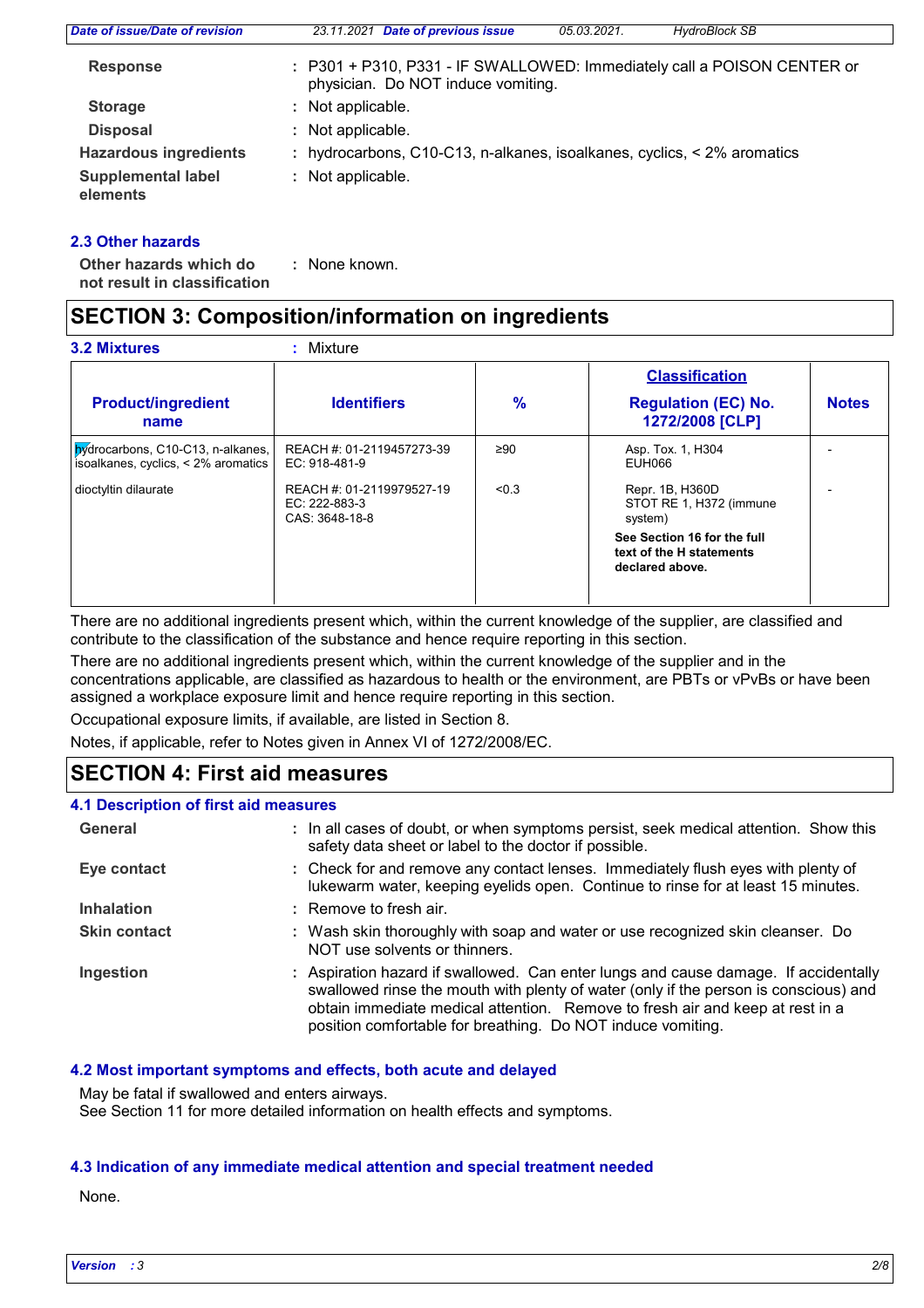# **SECTION 5: Firefighting measures**

| 5.1 Extinguishing media<br>Suitable extinguishing<br>media | : Use an extinguishing agent suitable for the surrounding fire. Recommended:<br>Alcohol resistant foam, CO <sub>2</sub> , powders or water spray/mist.        |
|------------------------------------------------------------|---------------------------------------------------------------------------------------------------------------------------------------------------------------|
| Unsuitable extinguishing<br>media                          | : Do not use a direct water jet that could spread the fire.                                                                                                   |
|                                                            | 5.2 Special hazards arising from the substance or mixture                                                                                                     |
| <b>Hazards from the</b><br>substance or mixture            | : This product is not classified as flammable. Fire will produce dense black smoke.<br>Exposure to decomposition products may cause a health hazard.          |
| <b>Hazardous combustion</b><br>products                    | : When exposed to high temperatures, hazardous decomposition products may be<br>produced, such as carbon monoxide and dioxide, smoke, oxides of nitrogen etc. |
| 5.3 Advice for firefighters                                |                                                                                                                                                               |
| <b>Special protective actions</b><br>for fire-fighters     | : Use water spray to keep fire-exposed containers cool. Do not release runoff from<br>fire to drains or watercourses.                                         |

## **Special protective : Appropriate breathing apparatus may be required. equipment for fire-fighters**

**SECTION 6: Accidental release measures**

| <b>6.1 Personal precautions,</b><br>protective equipment and<br>emergency procedures | : Refer to protective measures listed in sections 7 and 8.                                                                                                                                                                                                        |
|--------------------------------------------------------------------------------------|-------------------------------------------------------------------------------------------------------------------------------------------------------------------------------------------------------------------------------------------------------------------|
| <b>6.2 Environmental</b><br>precautions                                              | : Do not allow to enter drains, water courses or soil.                                                                                                                                                                                                            |
| 6.3 Methods and materials<br>for containment and<br>cleaning up                      | : Contain and collect spillage with non-combustible, absorbent material e.g. sand,<br>earth, vermiculite or diatomaceous earth and place in container for disposal<br>according to local regulations. Preferably clean with a detergent. Avoid using<br>solvents. |
| 6.4 Reference to other<br><b>sections</b>                                            | : See Section 1 for emergency contact information.<br>See Section 13 for additional waste treatment information.                                                                                                                                                  |

# **SECTION 7: Handling and storage**

| <b>7.1 Precautions for safe</b><br>handling                                          | : Skin contact with the product and exposure to spray mist and vapor should be<br>avoided. Avoid contact with skin and eyes. Avoid inhalation of dust from sanding.<br>See Section 8 for information on appropriate personal protective equipment. Eating,<br>drinking and smoking should be prohibited in areas where this material is handled<br>and stored. Wash hands before breaks and immediately after handling the product. |
|--------------------------------------------------------------------------------------|-------------------------------------------------------------------------------------------------------------------------------------------------------------------------------------------------------------------------------------------------------------------------------------------------------------------------------------------------------------------------------------------------------------------------------------|
| <b>7.2 Conditions for safe</b><br>storage, including any<br><b>incompatibilities</b> | : Store away from direct sunlight in a dry, cool and well-ventilated area, away from<br>incompatible materials (see Section 10). Keep container tightly closed. Containers<br>that have been opened must be carefully resealed and kept upright to prevent<br>leakage. Do not store in unlabeled containers. Recommended storage temperature<br>is $+5^{\circ}$ C  +25°C. Store in accordance with local regulations.               |
| 7.3 Specific end use(s)                                                              | : None.                                                                                                                                                                                                                                                                                                                                                                                                                             |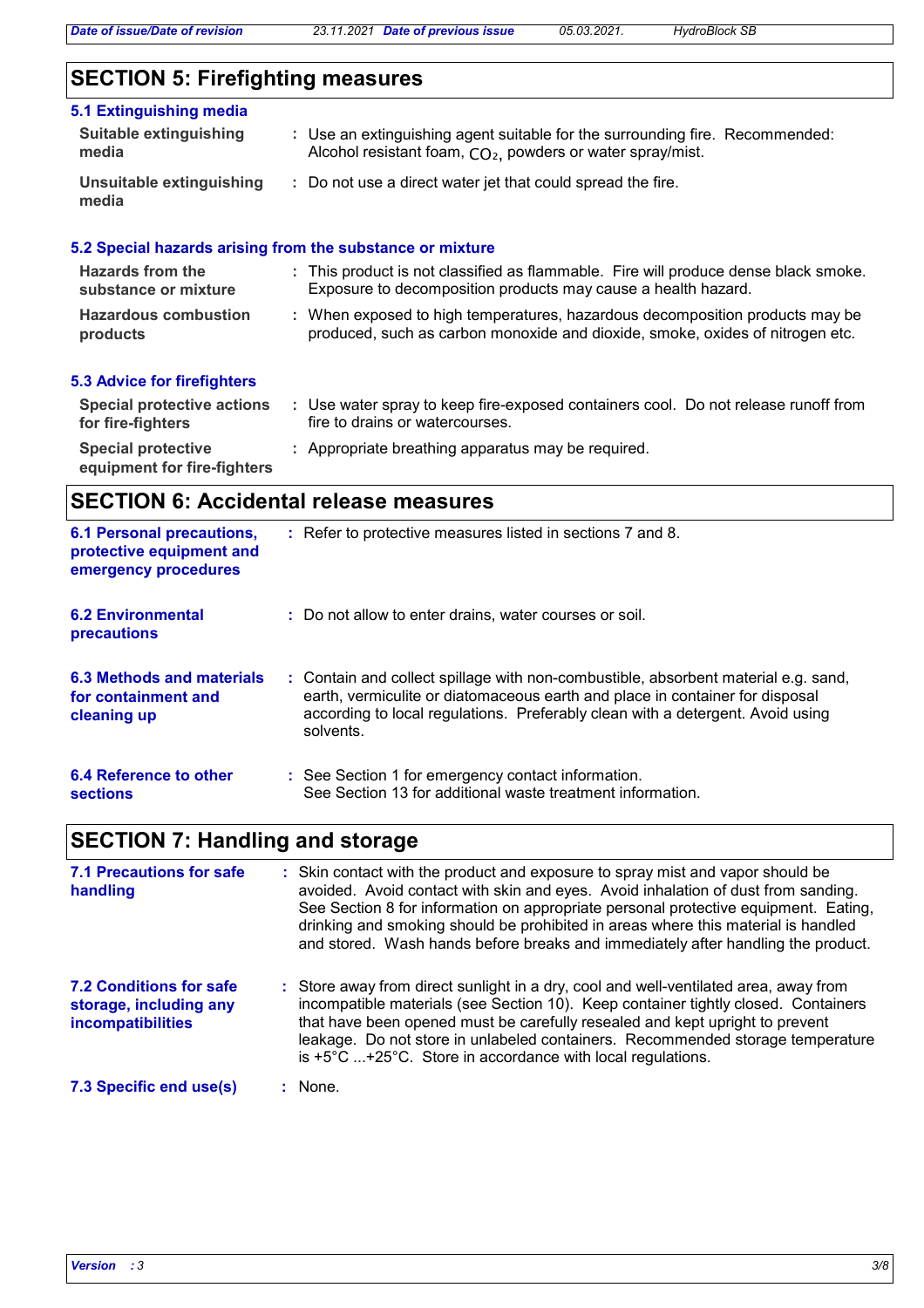# **SECTION 8: Exposure controls/personal protection**

#### **8.1 Control parameters**

No exposure limit value known. **Occupational exposure limits**

**Recommended monitoring procedures**

: If this product contains ingredients with exposure limits, personal, workplace atmosphere or biological monitoring may be required to determine the effectiveness of the ventilation or other control measures and/or the necessity to use respiratory protective equipment.

#### **DNELs/DMELs**

No DNELs/DMELs available.

**PNECs**

No PNECs available.

#### **8.2 Exposure controls**

**Appropriate engineering controls**

Provide adequate ventilation. Comply with the health and safety at work laws.

#### **Individual protection measures**

| <b>Eye/face protection</b>    | : Safety eyewear should be used when there is a likelihood of exposure.                                                                                                                                                                                                                                                                                                     |
|-------------------------------|-----------------------------------------------------------------------------------------------------------------------------------------------------------------------------------------------------------------------------------------------------------------------------------------------------------------------------------------------------------------------------|
| <b>Hand protection</b>        | : Wear protective gloves. Gloves should be replaced regularly and if there is any<br>sign of damage to the glove material. The instructions and information provided by<br>the glove manufacturer on use, storage, maintenance and replacement must be<br>followed.<br>Recommended glove material (EN374):<br>> 8 hours (breakthrough time): nitrile rubber, laminated foil |
| <b>Skin protection</b>        | : Wear appropriate personal protective clothing to prevent skin contact.                                                                                                                                                                                                                                                                                                    |
| <b>Respiratory protection</b> | : If ventilation is inadequate, use respirator that will protect against organic vapor and<br>dust/mist. During spray-application use respirators with combination filter A/P3<br>(EN405:2001). Be sure to use an approved/certified respirator or equivalent.<br>Check that mask fits tightly and change filter regularly.                                                 |

# **SECTION 9: Physical and chemical properties**

#### **Physical state Melting point/freezing point Initial boiling point and boiling range Vapor pressure Vapor density** Liquid. **: Odor** Strong. **pH Color** Colorless. **: Evaporation rate Flash point** ≥ 61°C (hydrocarbons, C10-C13, n-alkanes, isoalkanes, cyclics, < 2% aromatics) **:** Not relevant for the hazard assessment of the product. **: Odor threshold Not relevant for the hazard assessment of the product. Upper/lower flammability or explosive limits :** <-60°C (hydrocarbons, C10-C13, n-alkanes, isoalkanes, cyclics, < 2% **:** 155 to 217°C (hydrocarbons, C10-C13, n-alkanes, isoalkanes, cyclics, < 2% **:** 0,1 to 0,3 kPa [room temperature] (hydrocarbons, C10-C13, n-alkanes, **:** Not relevant for the hazard assessment of the product. **:** Not relevant due to the nature of the product. **:** Lower: 1,4% (hydrocarbons, C10-C13, n-alkanes, isoalkanes, cyclics, < 2% **9.1 Information on basic physical and chemical properties Appearance Flammability (solid, gas) :** Not applicable. Product is a liquid. aromatics) isoalkanes, cyclics, < 2% aromatics) aromatics) Upper: 7,6% (hydrocarbons, C10-C13, n-alkanes, isoalkanes, cyclics, < 2% aromatics) aromatics)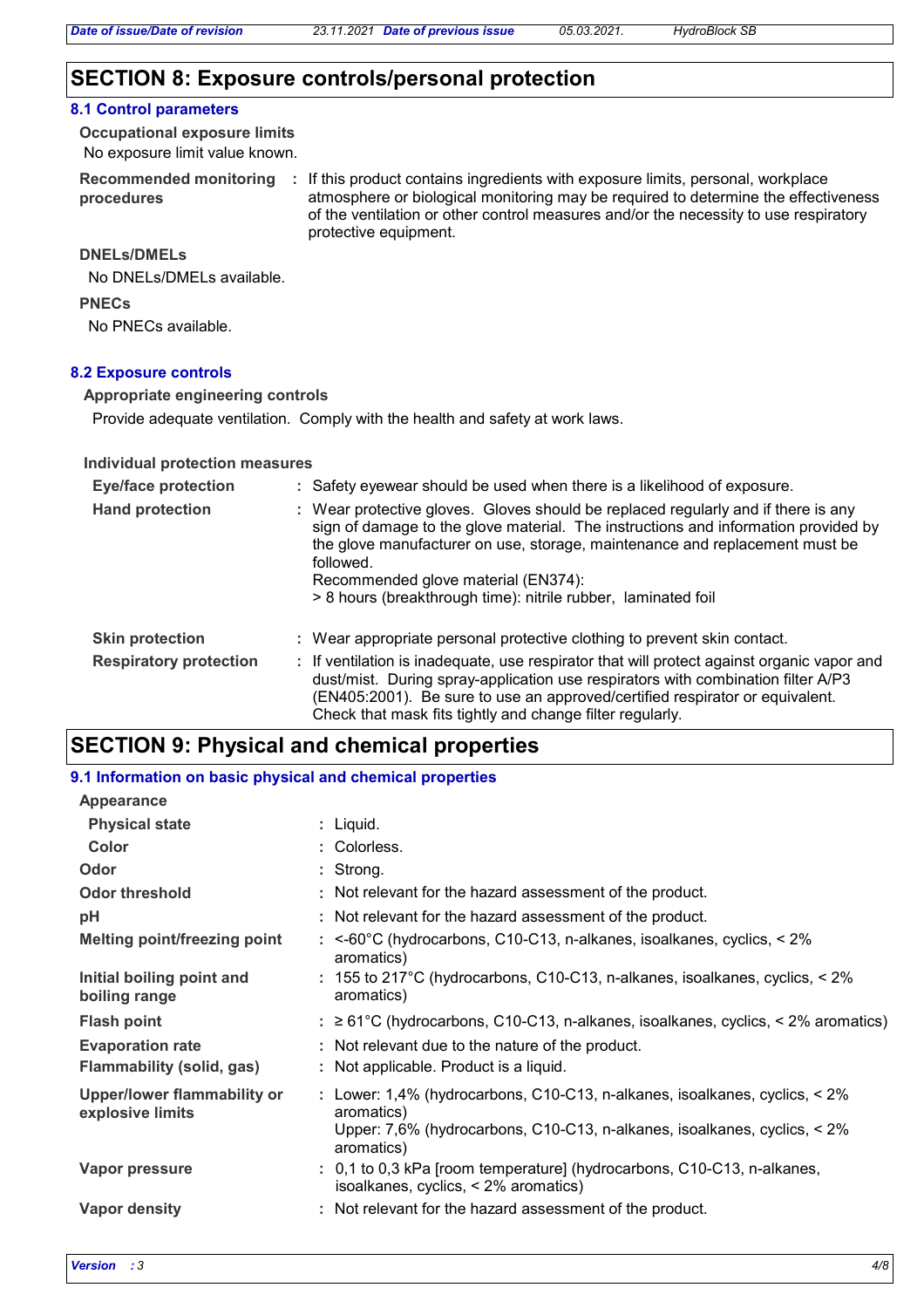| Date of issue/Date of revision              | 23.11.2021 Date of previous issue                                                         | 05.03.2021. | <b>HydroBlock SB</b> |
|---------------------------------------------|-------------------------------------------------------------------------------------------|-------------|----------------------|
| <b>Density</b>                              | : $0.8 \text{ g/cm}^3$                                                                    |             |                      |
| Solubility(ies)                             | $:$ insoluble in water.                                                                   |             |                      |
| Partition coefficient: n-octanol/:<br>water | Not applicable.                                                                           |             |                      |
| <b>Auto-ignition temperature</b>            | : 280 to 470°C (hydrocarbons, C10-C13, n-alkanes, isoalkanes, cyclics, < 2%<br>aromatics) |             |                      |
| <b>Decomposition temperature</b>            | : Not relevant for the hazard assessment of the product.                                  |             |                      |
| <b>Viscosity</b>                            | : Kinematic (40 $^{\circ}$ C): 20.5 mm <sup>2</sup> /s                                    |             |                      |
| <b>Explosive properties</b>                 | : No explosive ingredients present.                                                       |             |                      |
| <b>Oxidizing properties</b>                 | : No oxidizing ingredients present.                                                       |             |                      |
| <b>Particle characteristics</b>             |                                                                                           |             |                      |
| <b>Median particle size</b>                 | : $\mathsf{M}\text{ot}$ applicable.                                                       |             |                      |
| 9.2 Other information                       |                                                                                           |             |                      |

No additional information.

# **SECTION 10: Stability and reactivity**

| <b>10.1 Reactivity</b>                          | $\therefore$ See Section 10.5.                                                                                                                                |  |
|-------------------------------------------------|---------------------------------------------------------------------------------------------------------------------------------------------------------------|--|
| <b>10.2 Chemical stability</b>                  | : Stable under recommended storage and handling conditions (see Section 7).                                                                                   |  |
| 10.3 Possibility of<br>hazardous reactions      | : Under normal conditions of storage and use, hazardous reactions will not occur.                                                                             |  |
| <b>10.4 Conditions to avoid</b>                 | : Avoid extreme heat and freezing.                                                                                                                            |  |
| 10.5 Incompatible materials                     | : Keep away from the following materials to prevent strong exothermic reactions:<br>oxidizing agents<br>strong acids<br>strong alkalis                        |  |
| <b>10.6 Hazardous</b><br>decomposition products | : When exposed to high temperatures, hazardous decomposition products may be<br>produced, such as carbon monoxide and dioxide, smoke, oxides of nitrogen etc. |  |

# **SECTION 11: Toxicological information**

## **11.1 Information on toxicological effects**

There is no testdata available on the product itself.

The product is classified as hazardous according to Regulation (EC) 1272/2008 as amended.

Exposure to component solvent vapor concentrations in excess of the stated occupational exposure limit may result in adverse health effects such as mucous membrane and respiratory system irritation and adverse effects on the kidneys, liver and central nervous system. Symptoms and signs include headache, dizziness, fatigue, muscular weakness, drowsiness and, in extreme cases, loss of consciousness. Repeated or prolonged contact with the mixture may cause removal of natural fat from the skin, resulting in non-allergic contact dermatitis and absorption through the skin. If splashed in the eyes, the liquid may cause irritation and reversible damage. Ingestion may cause nausea, diarrhea and vomiting.

**Acute toxicity**

Not classified.

**Irritation/Corrosion**

Not classified.

**Sensitization**

Not classified.

**Mutagenicity**

Not classified.

**Carcinogenicity**

Not classified.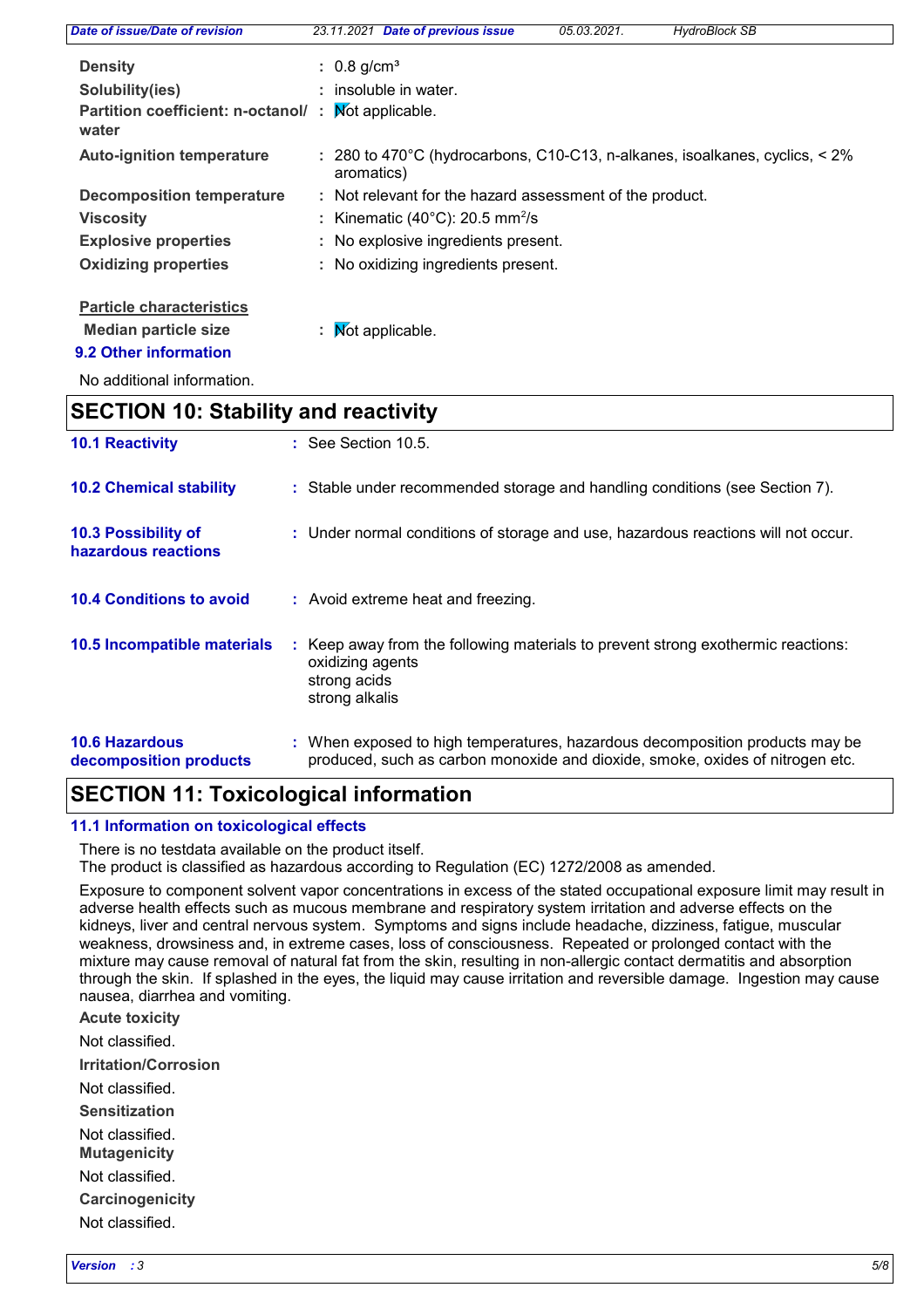| <b>Reproductive toxicity</b>                       |
|----------------------------------------------------|
| Not classified                                     |
| <b>Teratogenicity</b>                              |
| Not classified.                                    |
| Specific target organ toxicity (single exposure)   |
| Not classified                                     |
| Specific target organ toxicity (repeated exposure) |
| Not classified.                                    |
| <b>Aspiration hazard</b>                           |

May be fatal if swallowed and enters airways.

# **SECTION 12: Ecological information**

Ecological testing has not been conducted on this product. The product is not classified as environmentally hazardous according to Regulation (EC) 1272/2008.

Do not allow to enter drains, water courses or soil.

| <b>12.1 Toxicity</b><br>Not available.           | $:$ No specific data.   |
|--------------------------------------------------|-------------------------|
| <b>12.2 Persistence and</b><br>degradability     | : No specific data.     |
| <b>12.3 Bioaccumulative</b><br>potential         | No specific data.<br>t. |
| 12.4 Mobility in soil                            |                         |
| Soil/water partition<br><b>coefficient (Koc)</b> | :   Not available.      |
| <b>Mobility</b>                                  | :   Not available.      |

## **12.5 Results of PBT and vPvB assessment**

This mixture does not contain any substances that are assessed to be a PBT or a vPvB.

| 12.6 Other adverse effects |  | Not available. |
|----------------------------|--|----------------|
|----------------------------|--|----------------|

# **SECTION 13: Disposal considerations**

# **13.1 Waste treatment methods**

## **Product**

**Methods of disposal :**

Gather residues into waste containers. Liquid residue and cleaning liquids are hazardous waste and must not be emptied into drains or sewage system, but handled in accordance with national regulations. Product residues should be left at special companies which have permission for gathering this kind of wastes.

#### **European waste catalogue (EWC)**

| Waste code | <b>Waste designation</b>                                                          |  |  |
|------------|-----------------------------------------------------------------------------------|--|--|
| 08 01 11*  | waste paint and varnish containing organic solvents or other hazardous substances |  |  |
| 08 01 12   | waste paint and varnish other than those mentioned in 08 01 11                    |  |  |

If this product is mixed with other wastes, the original waste product code may no longer apply and the appropriate code should be assigned. For further information, contact your local waste authority.

## **Packaging**

**Methods of disposal :**

Empty packaging should be recycled or disposed of in accordance with national regulations.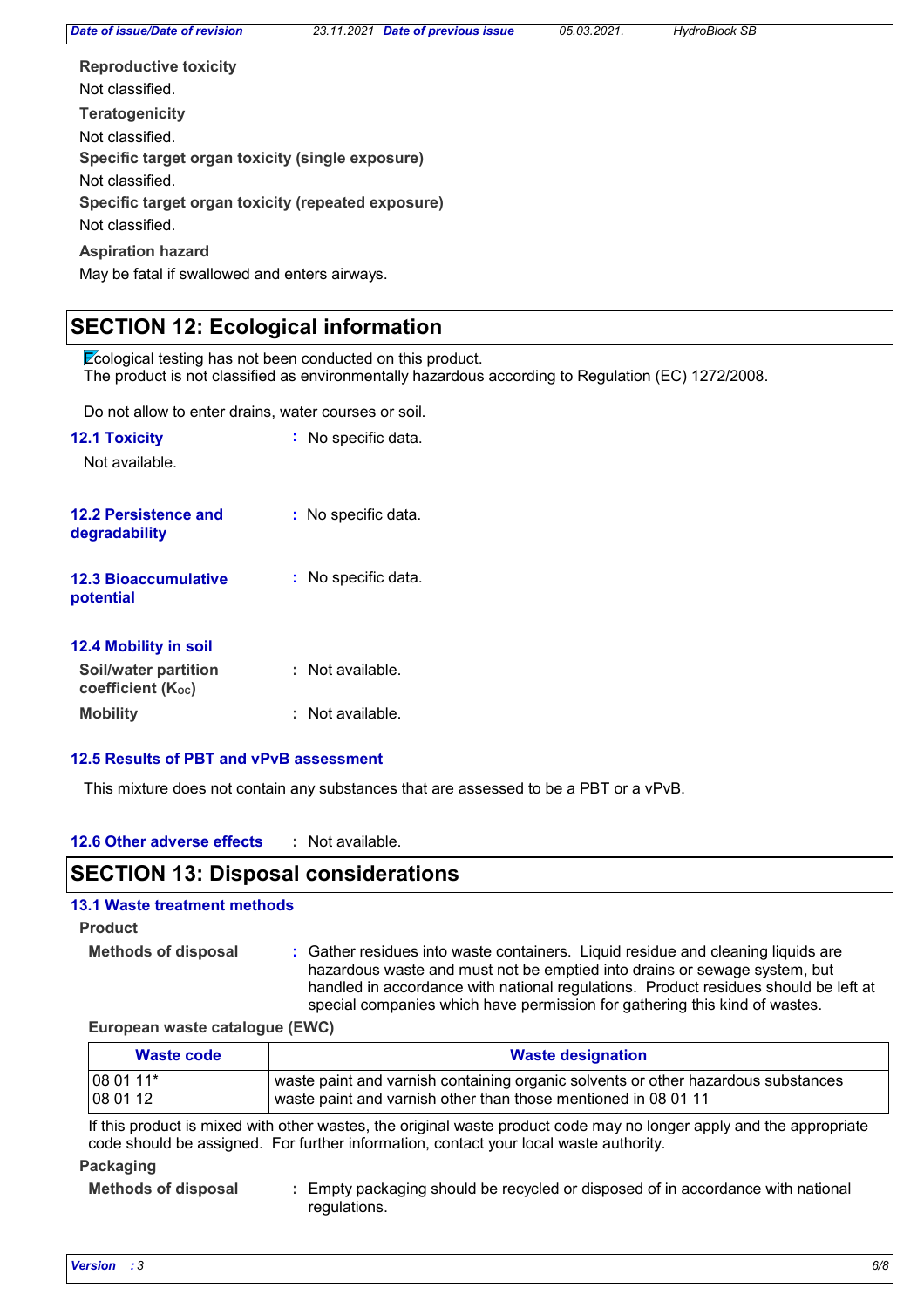# **Special precautions :** None.

# **SECTION 14: Transport information**

This product is not regulated for carriage according to ADR/RID, IMDG, IATA.

|                                           | <b>ADR/RID</b> | <b>IMDG</b>    | <b>IATA</b>    |
|-------------------------------------------|----------------|----------------|----------------|
| 14.1 UN number                            | Not regulated. | Not regulated. | Not regulated. |
| 14.2 UN proper<br>shipping name           | Ē.             | ۰              |                |
| <b>14.3 Transport</b><br>hazard class(es) | ÷              | ٠              |                |
| 14.4 Packing<br>group                     |                | ۰              |                |
| 14.5<br><b>Environmental</b><br>hazards   | No.            | No.            | No.            |

**user**

**14.6 Special precautions for Transport within user's premises:** always transport in closed containers that are **:** upright and secure. Ensure that persons transporting the product know what to do in the event of an accident or spillage.

| <b>14.7 Transport in bulk</b> | : Not available. |
|-------------------------------|------------------|
| according to IMO              |                  |
| <b>instruments</b>            |                  |

# **SECTION 15: Regulatory information**

## **15.1 Safety, health and environmental regulations/legislation specific for the substance or mixture**

#### **EU Regulation (EC) No. 1907/2006 (REACH)**

#### **Substances of very high concern**

| <b>Ingredient name</b>                                                                                                                                                                                                           | <b>Intrinsic property</b> | <b>Status</b> | <b>Reference</b><br>number | Date of<br>revision |
|----------------------------------------------------------------------------------------------------------------------------------------------------------------------------------------------------------------------------------|---------------------------|---------------|----------------------------|---------------------|
| ⊦ <b>Dioctyltin dilaurate, stannane, dioctyl-, bis</b><br>(coco acyloxy) derivs., and any other<br>stannane, dioctyl-, bis(fatty acyloxy) derivs.<br>wherein C12 is the predominant carbon<br>number of the fatty acyloxy moiety | Toxic to reproduction     | Candidate     | D(2020)<br>9139-DC         | 1/19/2021           |

#### **Other EU regulations**

**Europe inventory :** Not determined.

**Persistent Organic Pollutants**

Not listed.

## **15.2 Chemical Safety Assessment**

This product contains substances for which Chemical Safety Assessments are still **:** required.